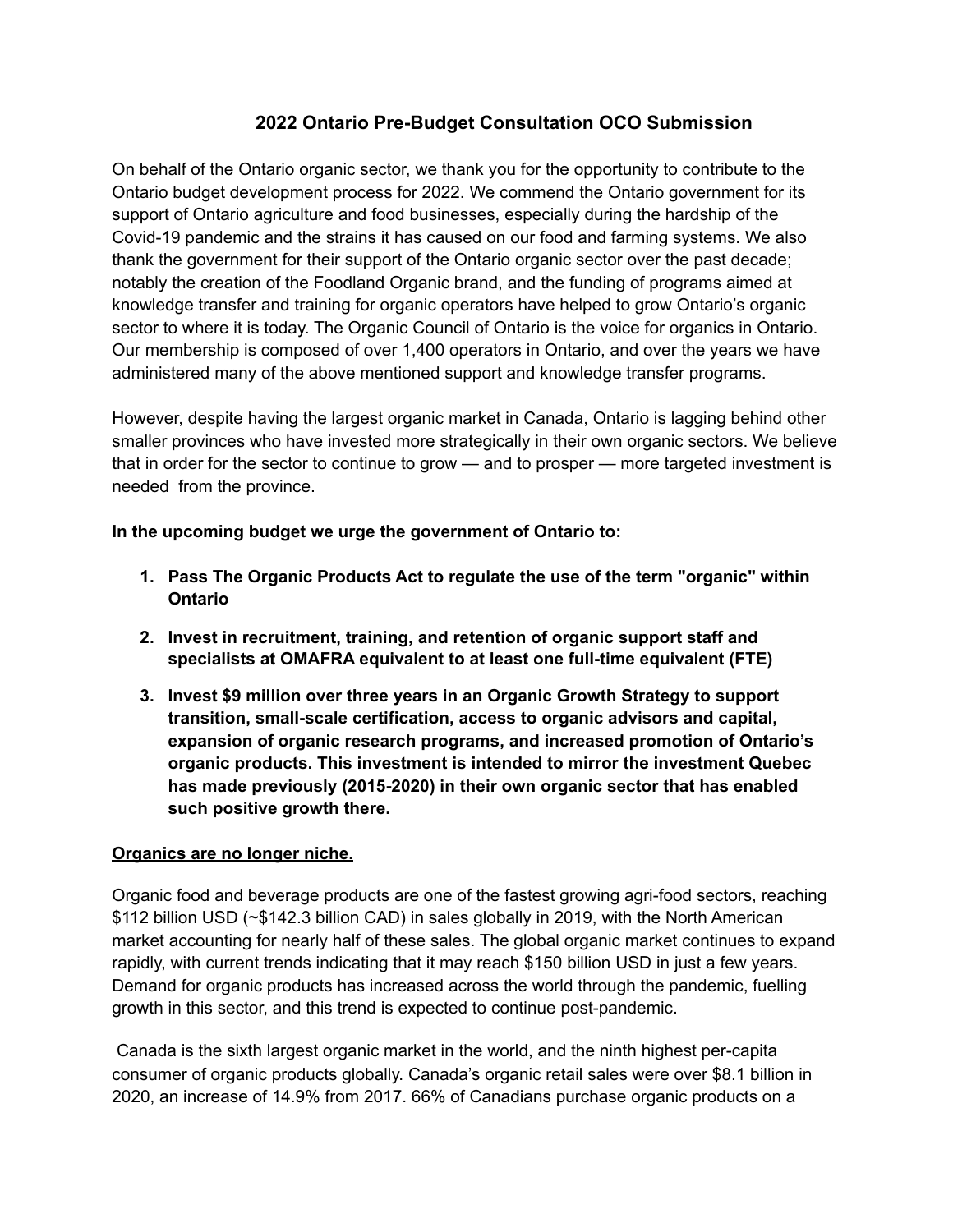weekly basis, and in line with global trends, 23% of Canadians bought more organic products in 2020 compared to 2019 in spite of the pandemic.

#### **Ontario is no exception, but is failing to seize the opportunity**

Ontario is Canada's largest domestic organic market, with an estimated \$982.5 million market for organic food and beverages, accounting for nearly 40% of organic grocery sales nationally. This market is rapidly expanding, experiencing 17.8% year-over-year growth since 2017. 71% of Ontario consumers purchase organic products on a weekly basis, well over the national average of 64%.

However, while domestic demand is strong, Ontario is failing to scale up organic supply to fill it. As a result, Ontario farmers are increasingly losing out to organic imports. Ontario continues to be the largest importer of organic products in the country; in 2020, Ontario brought in an estimated \$389 million in tracked organic imports, representing a full 46.7% of tracked organic imports in Canada. Many of the products being imported are commodities that Ontario is capable of producing, such as apples, carrots, peppers, berries, and tomatoes. On the other side of the equation, Ontario contributed only 5.2% (\$31.7 million) of Canada's tracked organic exports in 2020. This is a significant trade deficit that has been present for many years now. With no current provincial investment in developing the Ontario organic agri-food sector, this trend will only increase.

## **Other jurisdictions are outpacing Ontario organics**

Despite market impetus that should encourage a flourishing organic sector in Ontario, other jurisdictions are simply outpacing us. Only 1.45% of Ontario's agricultural lands are currently under organic production, and Ontario accounts for only 4.5% of all organic acres in Canada. In comparison, Quebec accounts for 14.5% of Canada's organic acres. Similarly, Ontario is home to approximately 25% of Canada's farmers, but only 16% of Canada's organic farms. In Quebec this trend is reversed: 44% of Canada's organic farms are located there, while only 15% of all Canadian farmers reside there. Quebec consumed \$436 million in organic products in 2020, less than half of Ontario's total consumption of organic products in the same year, despite the two provinces sharing a comparable population size. Quebec producers are filling the market demand for Ontarians' consumption as producers in Ontario lack the capacity and support to fulfill our domestic need.

Quebec is not the only jurisdiction leveraging organic opportunities that Ontario is leaving on the table. The majority of Ontario's organic imports come from the United States, where organic production is rapidly expanding. From 2018-2019 alone, the United States expanded its hectares under organic production by 14.5%; in the same time frame, Canada's organic hectares expanded by only 0.7%. The European Union (EU) is also investing heavily in its organic sector, planning to increase its agricultural land under organic production from its current rate of around 8.5% to a minimum of 25% by 2030.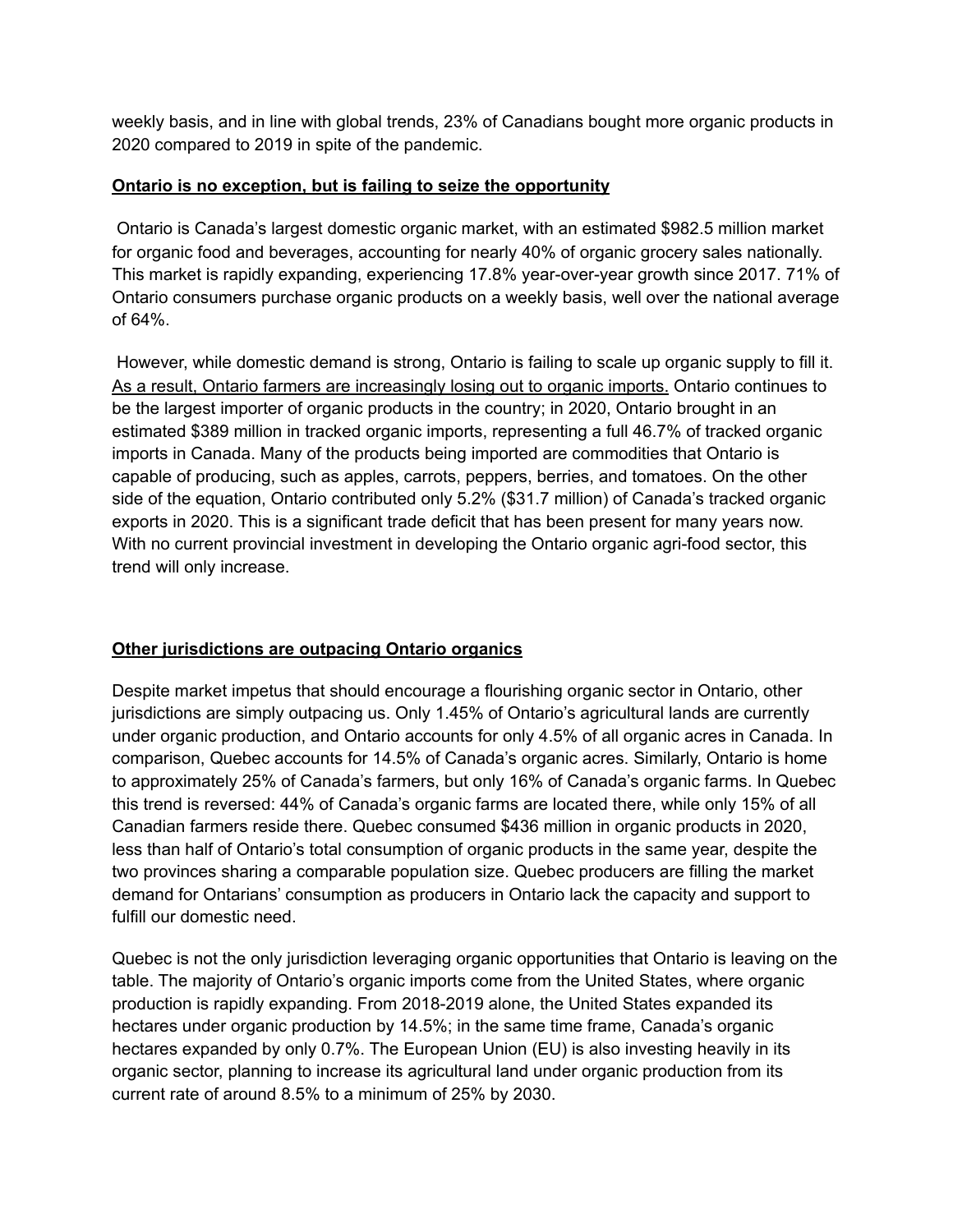Other jurisdictions are able to continually expand their organic production capacity because their producers are supported by dedicated funding and support programs that are lacking in Ontario. For example, unlike Ontario, Quebec decided early on to protect the value of the organic claim through strong regulation and enforcement, including on products traded intra-provincially. The Quebec government is also maintaining a 2018-2025 strategy with specific organic sector supports and targets. The strategy includes:

- A target of doubling Quebec's area under organic production to 98,000 hectares by 2025 (this target has already been surpassed; as of 2020, Quebec reports reaching 108,158 hectares under organic production, well above its projection of 73,500 hectares in 2020);
- Financial assistance of up to \$20,000 per operator to mitigate the risks of the three-year transition period;
- Up to 85% financial assistance for consulting and technical supports for organic and transitioning farmers;
- Enhanced organic crop insurance for a variety of organic products;
- \$2.7 million granted to Organic Filiere du Quebec to implement a campaign to promote Quebec organic products.

Similarly, the European Union's push to expand organic production falls under a dedicated action plan. This plan includes measures such as supports for transition, exchange of organic best practices, increased promotion of organic farming, and improving organic integrity by reinforcing traceability and cracking down on fraud.

The organic trade gap in Ontario is already substantial; with the rate of expansion seen from other provinces and global trading partners, Ontario farmers risk falling severely behind market trends and losing a competitive edge. This gap cannot be bridged overnight; it takes time to learn organic practices and complete the transition process, and even for the most enthusiastic farmer, a lack of dedicated support programs in Ontario is prohibitive and unnecessarily increases transition-related risk. The further behind we fall, the more difficult it will be to catch up. The time to act is now, while there is still a chance to close the gap with our competitors.

## **Organic agriculture makes more money and employs more people.**

According to Canada's 2016 Census of Agriculture, organic operations have higher average operating incomes than conventional farms in their revenue class. For example, among farms with gross revenue over \$1 million, organic farms had 18.9% higher operating incomes on average. They also employ more labour, with 23.5% reporting one or more year-round employees compared to 17% of conventional farms. A U.S. study of organic "hot spots" (counties with higher than average organic business clustering) found that county poverty rates drop by 1.3 percent and median household income rises by over \$2,000 in counties with high organic activity that neighbor other high-organic counties (OTA, 2017).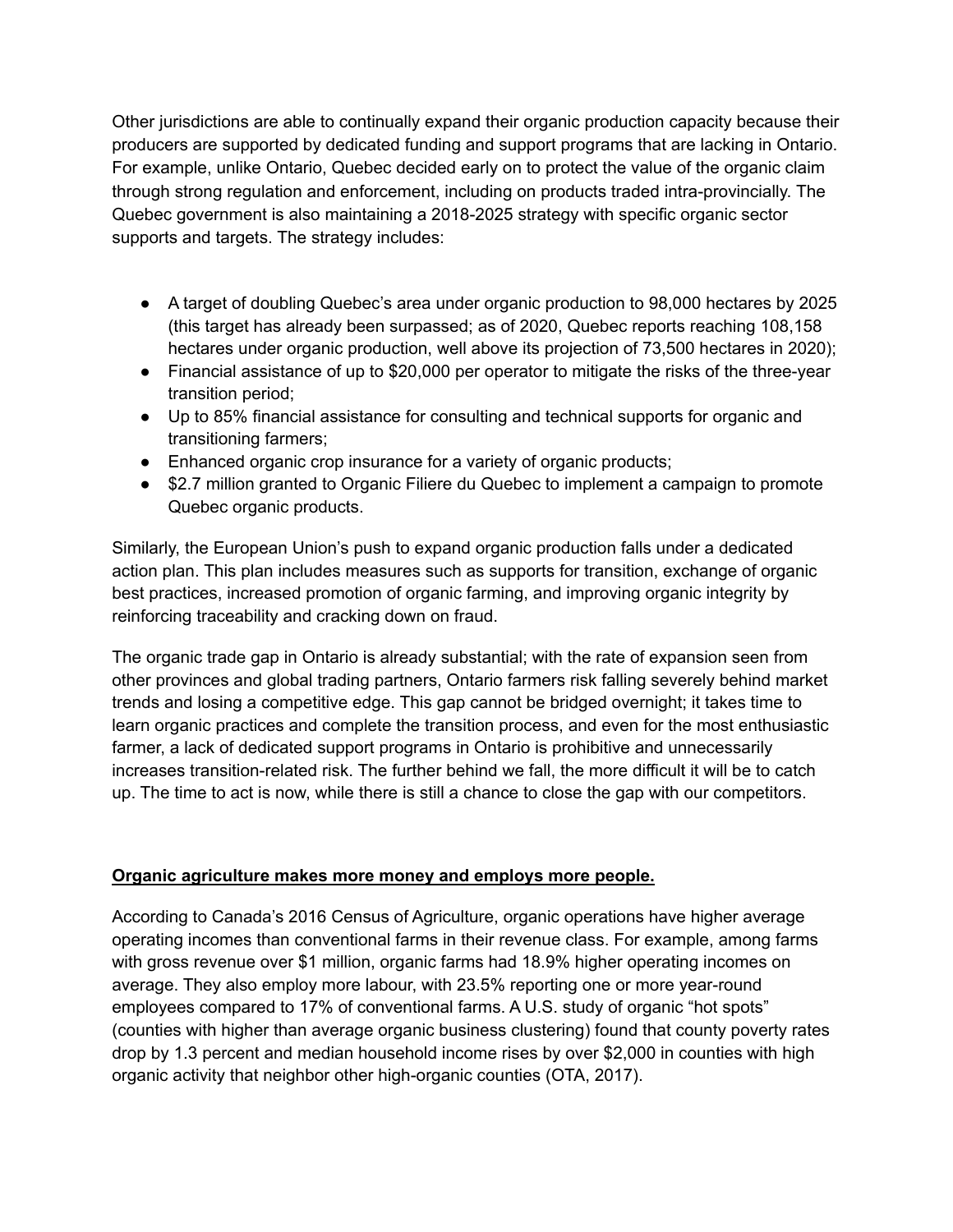#### **Organic agriculture is a climate solution.**

Canada's agriculture sector produces 2-3% of Canada's GDP, but a disproportionate 11.5% of Canada's national greenhouse gas emissions. Organic and ecological farmers have enormous capacity to reduce this impact. Farmers for Climate Solutions, of which OCO is a proud member, has identified a number of beneficial management practices (BMPs) for reducing agricultural greenhouse gas emissions and increasing farm resilience to climate change. Several of these, such as reducing nitrogen fertilizer use or preserving wetlands and trees on farms, are built into the Government of Canada's General Principles and Management Standards for organic production systems already. Other BMPs that are not explicitly mentioned are still generally encompassed by the broader principles of organic production, such as preserving and enhancing the health of the agroecosystem, working with and emulating ecological systems and cycles, and farming in a responsible manner that preserves the surrounding environment long term.

**If Ontario converted 5 percent of its agricultural lands to organic production, it could:**

- **● Reduce fertilizer applications by 21.5 million kg**
- **● Reduce pesticide applications by about 148,000 kg**
- **● Reduce antibiotics and medications in feed by 3539 kg**
- **● Sequester 2,234,403 kg of soil organic carbon**

Investing in organic agriculture means investing in climate solutions that benefit the environment while simultaneously alleviating risks to Ontario's farmers.

## **Now is the time to invest in Ontario's organic sector.**

While organic businesses are having some of the greatest economic and environmental impacts in rural communities and the province, there is little dedicated government support for this growing sector in Ontario. Six other provinces have adopted provincial organic regulations and strategies to protect the organic claims made on products sold within the province, while Ontario continues to lag behind. There are currently no ministry staff solely focused on organic, no research, program, or promotion dollars specifically devoted to organic, and no supports for conventional farmers wishing to transition to organic.

Organic regulation represents a key step towards providing a level playing field for organic operators in Ontario. Such a regulation would seek to harmonize Ontario's proposed organic regulation with that of the Federal Organic Standard introduced in 2009 and subsequently adopted by Alberta, British Columbia, New Brunswick, Nova Scotia, Manitoba and Quebec. Legislation as described above and introduced twice already in Ontario's Legislature (*Bill 153, 2018, Bill 54, 2020*) would assure consumers that all organic products sold in the province have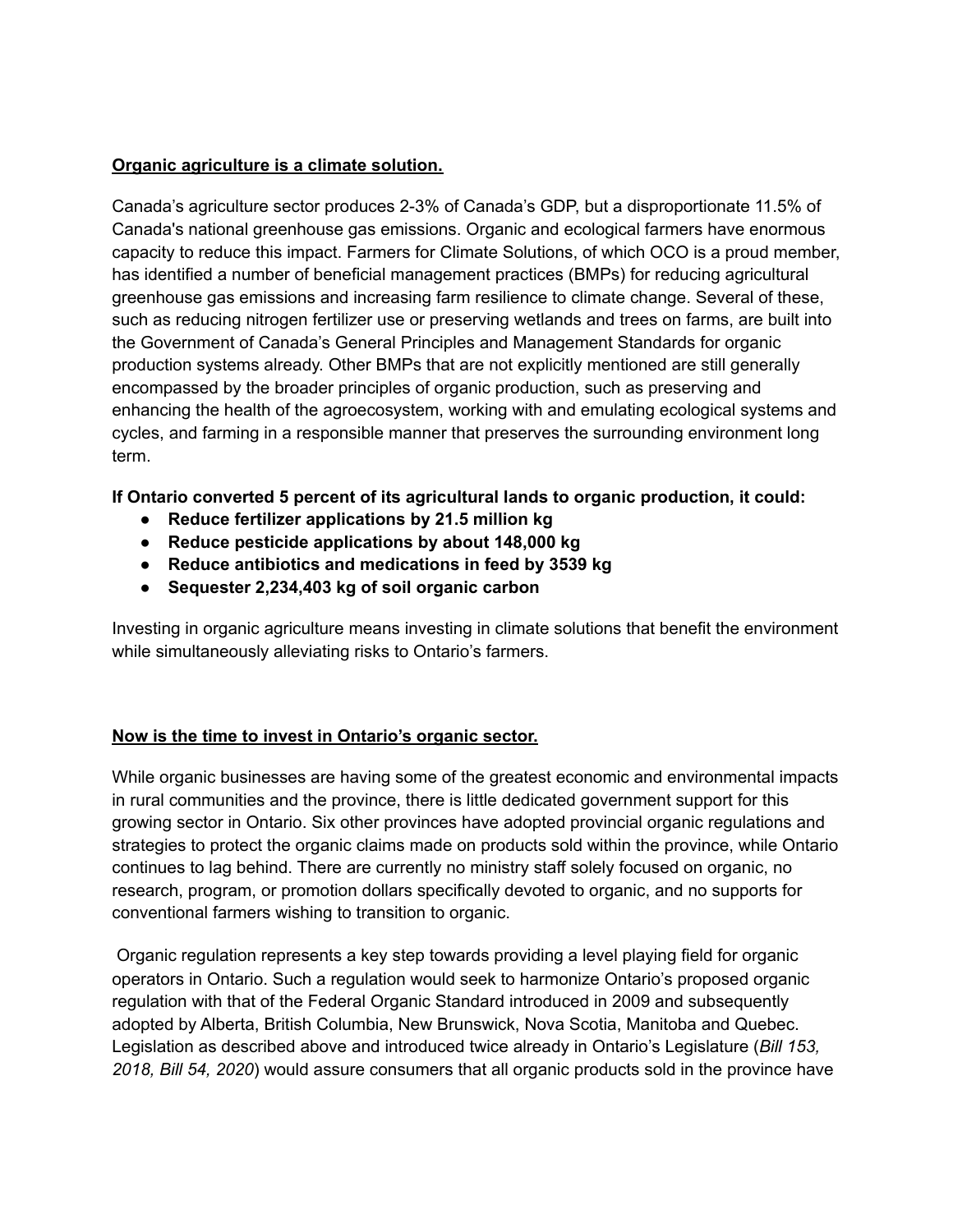been certified. It would also support the investment made by producers in achieving and maintaining organic certification.

Ontario's organic businesses face unique challenges to expansion and growth. Significant risks and stigma associated with organic conversion persist. Producers are concerned about the risks of transitioning to organic, access to capital and affordable skilled labour, and access to supports and advisors specific to the organic sector. A significant investment is needed to overcome these barriers and secure Ontario's future as a global organic leader.

#### **Organic: A triple bottom line investment.**

Ontario needs to invest in its organic sector now more than ever to capture a growing global opportunity, replace imports, improve rural livelihoods, increase climate resiliency, and to build public trust and domestic food security for years to come. An investment in organic agriculture is an investment in all agriculture.

On behalf of the Organic Council of Ontario,

Lat

Rob Wallbridge **Carolyn Young** 

 $94 \text{G}$ 

President **Executive Director** 

References: